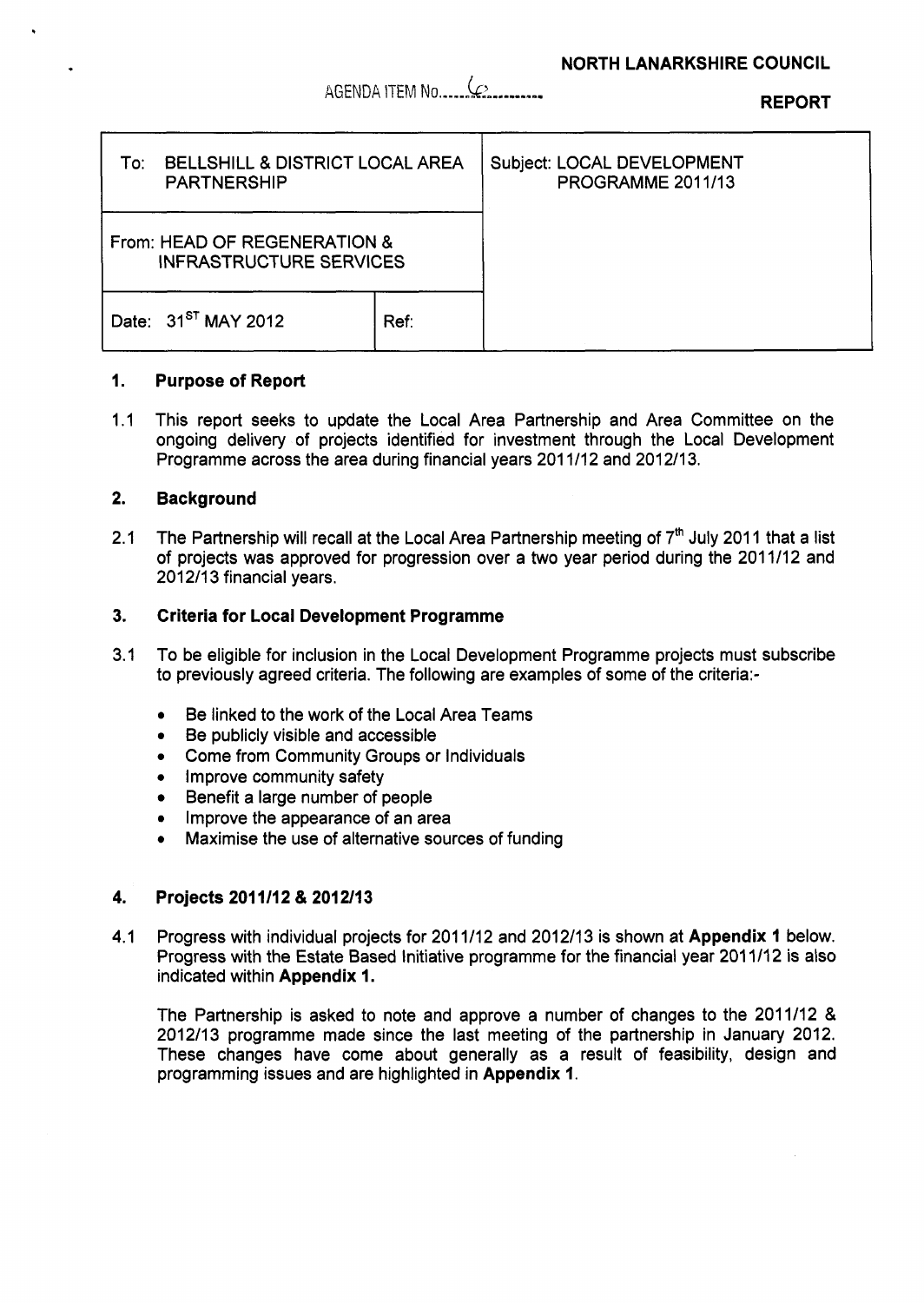#### **5. Corporate Considerations**

5.1 The Local Development Programme highlights the Council's commitment to neighbourhood regeneration and the value of the Local Area Partnerships.

#### **6. Recommendations**

- 6.1 It is recommended that the Local Area Partnership note and approve:
	- (i) progress with projects over the two year programme for 2011112 & 2012113 (Appendix 1).
	- (ii) progress with Estate Based Initiative proposals for 201 1112 (Appendix 1)
	- (iii) changes to the programme highlighted in Appendix 1
	- (iv) that further progress on the current and proposed projects will be reported to future meetings of the LAP.

### **Eric Hislop Head of Regeneration** & **Infrastructure Services**

Local Government Access to Information Act: for further information about this report, please contact Matt Costello on **(01698)** 302707

31st May 2012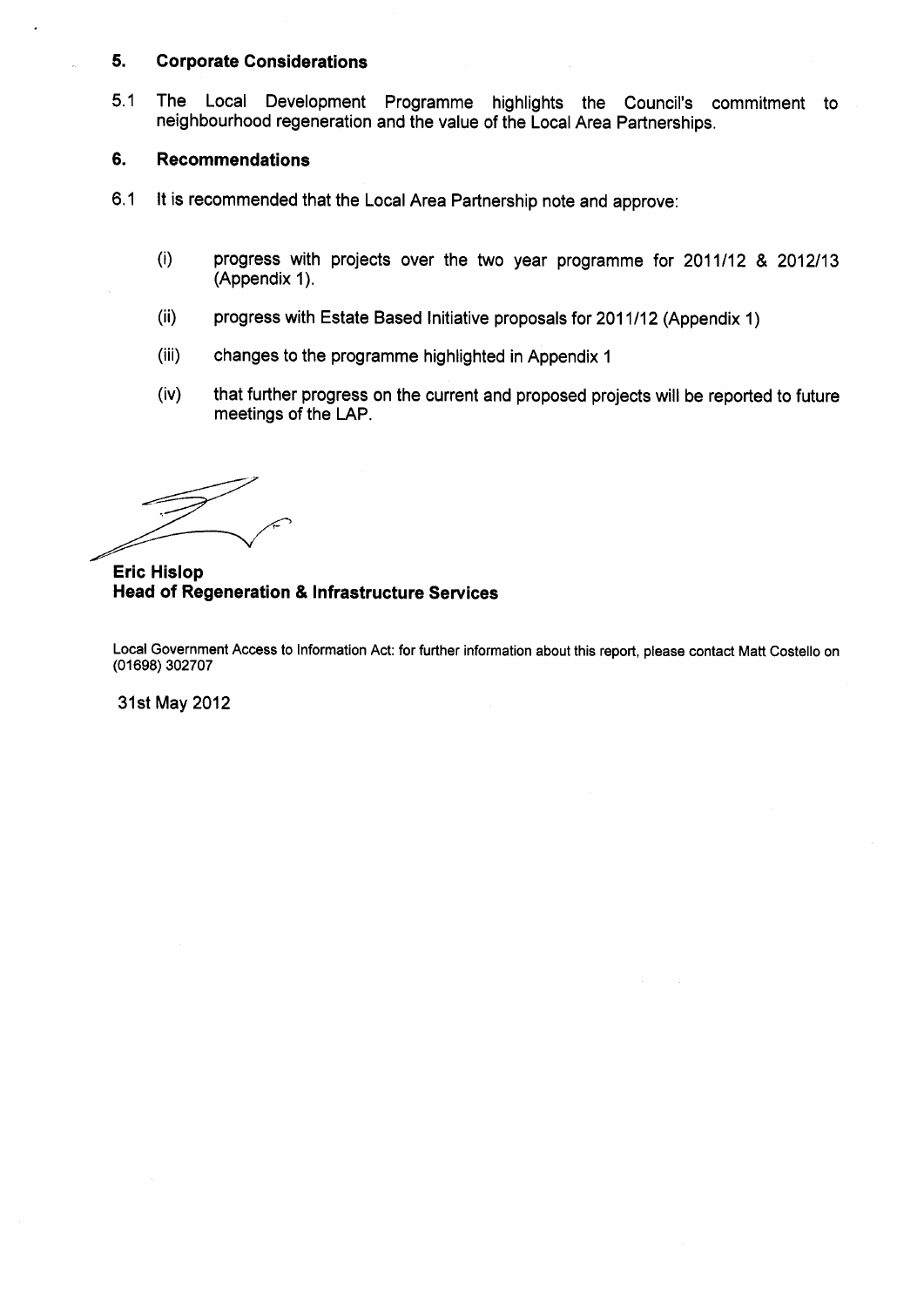# **Bellshill and District Local Development Programme 2011/12 - 2012/13**

## **LDP 2011112**

 $\ddot{\phantom{1}}$ 

 $\bar{z}$ 

| sta ji<br>KKITI                                 | <b>Project A</b><br>tono 22 |          | Final Cost & Description                                                                                                         | 32 TEL<br>1302242                               |
|-------------------------------------------------|-----------------------------|----------|----------------------------------------------------------------------------------------------------------------------------------|-------------------------------------------------|
| <b>Viewpark</b><br>LilacCrescent,               | 11/13B07                    | £33,408  | Conversion of open<br>space to car parking<br>Including<br>contribution from<br><b>Estate Based</b><br><b>Initiative funding</b> | Complete                                        |
| <b>Bellshill</b><br>Orbiston<br>Square          | 11/13B01                    | £18,300  | Conversion of open<br>space to car parking<br>Including<br>contribution from<br><b>Estate Based</b><br>Initiative funding        | Complete                                        |
| <b>Mossend</b><br><b>Calder Road</b>            | 11/13B03                    | £28,260  | Environmental<br>Improvement                                                                                                     | Complete                                        |
| <b>Bellshill</b><br><b>Shirrel Burn</b>         | 11/13B04                    | £21,467  | Environmental<br>Improvement                                                                                                     | Complete                                        |
| <b>Bellshill</b><br>Community<br>Road 2         | 11/13B06                    | £20,989  | Parking project                                                                                                                  | Complete                                        |
| <b>Mossend</b><br><b>Forest Drive</b><br>estate | 11/13B09                    | £5,000   | <b>Fencing Works</b>                                                                                                             | Complete                                        |
| <b>Bellshill</b><br><b>Bellshill Road</b>       | 11/13B013                   | £19,609  | Environmental<br>Improvement                                                                                                     | Complete                                        |
| **Mossend<br><b>Garfield Ave</b>                | 11/13B16                    | £4,500   | <b>Fencing Improvements</b>                                                                                                      | <b>Replacement project -</b><br>Complete        |
| **Bellshill<br>McDougall<br>Quad                | 11/13/B17                   | £2,336   | <b>Fencing Improvements</b>                                                                                                      | <b>Replacement project -</b><br><b>Complete</b> |
| **Mossend<br><b>Bellshill Rd</b>                | 11/13/B18                   | £6,733   | <b>Fencing Improvements</b>                                                                                                      | <b>Replacement project -</b><br><b>Complete</b> |
| **Bellshill-<br>Thorndean<br>Ave                | 11/13/B19                   | £5,000   | Lane Improvements                                                                                                                | Replacement project -<br><b>Complete</b>        |
| <b>Total 11/12</b>                              |                             | £165,602 |                                                                                                                                  |                                                 |

# **LDP 2012/13**

| ▩                 |          |         |                    |                      |
|-------------------|----------|---------|--------------------|----------------------|
| <b>Viewpark</b>   | 11/13B02 | £22,500 | Conversion of open | Tender Return 8.6.12 |
| Seventh<br>Avenue |          |         | space to parking   |                      |